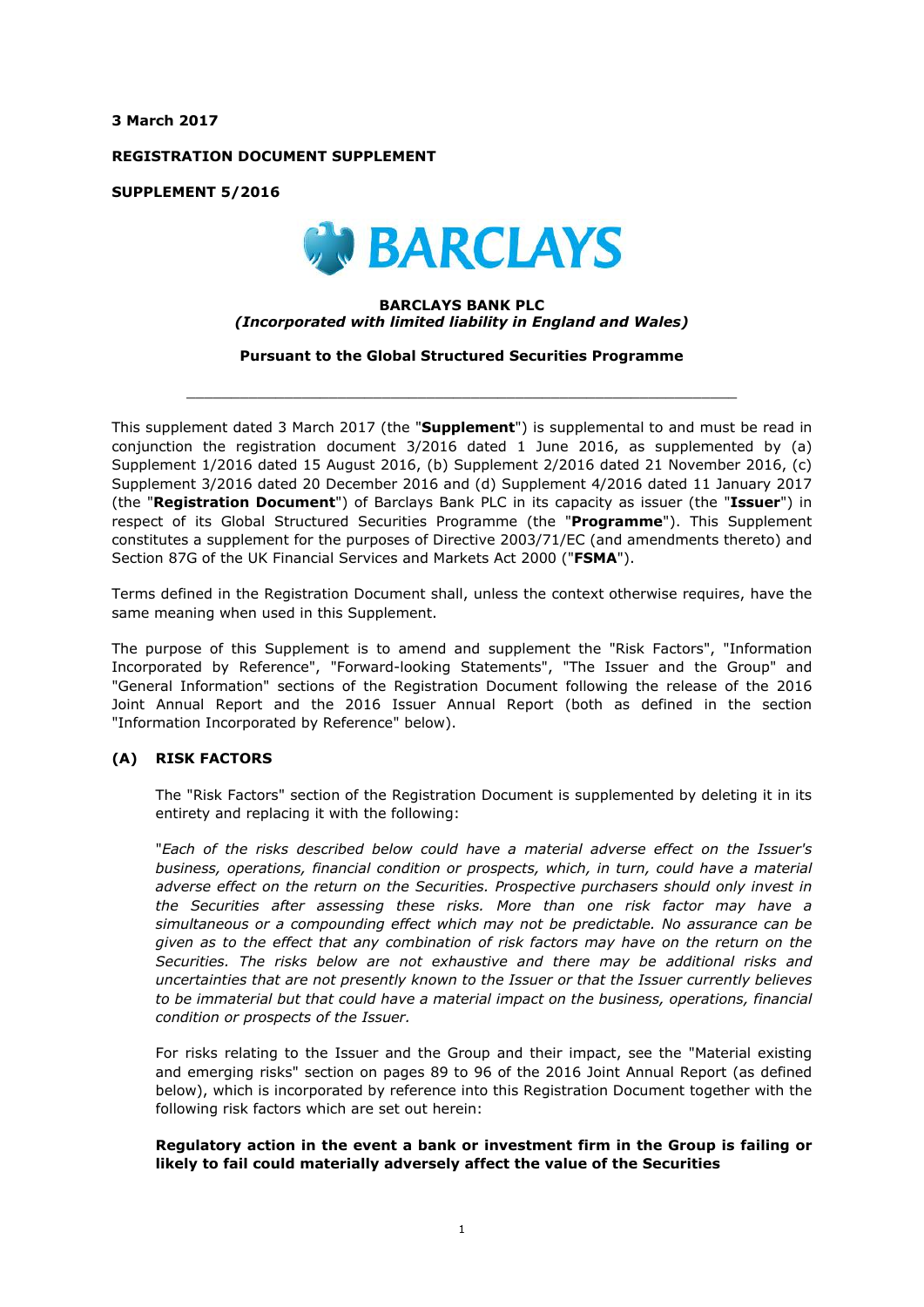The majority of the requirements of the European Union directive 2014/59/EU of the European Parliament and of the Council establishing a framework for the recovery and resolution of credit institutions and investment firms of 15 May 2014, as amended ("**BRRD**") (including the bail-in tool) were implemented in the UK by way of amendments to the Banking Act. For more information on the bail-in tool, see "*The relevant UK resolution authority may exercise the bail-in tool in respect of the Issuer and the Securities, which may result in holders of the Securities losing some or all of their investment*" and "*Under the terms of the Securities, you have agreed to be bound by the exercise of any UK Bail-in power by the relevant UK resolution authority*" below.

On 23 November 2016, the European Commission published, among other proposals, proposals to amend the BRRD. These proposals are in draft form and are still subject to the EU legislative process and national implementation. Therefore, it is unclear what the effect of such proposals may be on the Group, the Issuer or the Securities.

*The Banking Act confers substantial powers on a number of UK authorities designed to enable them to take a range of actions in relation to UK banks or investment firms and certain of their affiliates in the event a bank or investment firm in the same group is considered to be failing or likely to fail. The exercise of any of these actions in relation to the Issuer could materially adversely affect the value of the Securities.*

Under the Banking Act, substantial powers are granted to the Bank of England (or, in certain circumstances, HM Treasury), in consultation with the PRA, the FCA and HM Treasury, as appropriate as part of a special resolution regime ("**SRR**"). These powers enable the relevant UK resolution authority to implement resolution measures with respect to a UK bank or investment firm and certain of its affiliates (each a "relevant entity") in circumstances in which the relevant UK resolution authority is satisfied that the resolution conditions are met. Such conditions include that a UK bank or investment firm is failing or is likely to fail to satisfy the Financial Services and Markets Act 2000 ("**FSMA**") threshold conditions for authorisation to carry on certain regulated activities (within the meaning of section 55B of the FSMA) or, in the case of a UK banking group company that is an EEA or third country institution or investment firm, that the relevant EEA or third country relevant authority is satisfied that the resolution conditions are met in respect of such entity.

The SRR consists of five stabilisation options: (a) private sector transfer of all or part of the business or shares of the relevant entity, (b) transfer of all or part of the business of the relevant entity to a "bridge bank" established by the Bank of England, (c) transfer to an asset management vehicle wholly or partly owned by HM Treasury or the Bank of England, (d) the bail-in tool (as described below) and (e) temporary public ownership (nationalisation).

The Banking Act also provides for two new insolvency and administration procedures for relevant entities. Certain ancillary powers include the power to modify contractual arrangements in certain circumstances (which could include a variation of the terms of the Securities), powers to impose temporary suspension of payments, powers to suspend enforcement or termination rights that might be invoked as a result of the exercise of the resolution powers and powers for the relevant UK resolution authority to disapply or modify laws in the UK (with possible retrospective effect) to enable the powers under the Banking Act to be used effectively.

Holders of the Securities should assume that, in a resolution situation, financial public support will only be available to a relevant entity as a last resort after the relevant UK resolution authorities have assessed and used, to the maximum extent practicable, the resolution tools, including the bail-in tool (as described below).

The exercise of any resolution power or any suggestion of any such exercise could materially adversely affect the value of any Securities and could lead to holders of the Securities losing some or all of the value of their investment in the Securities.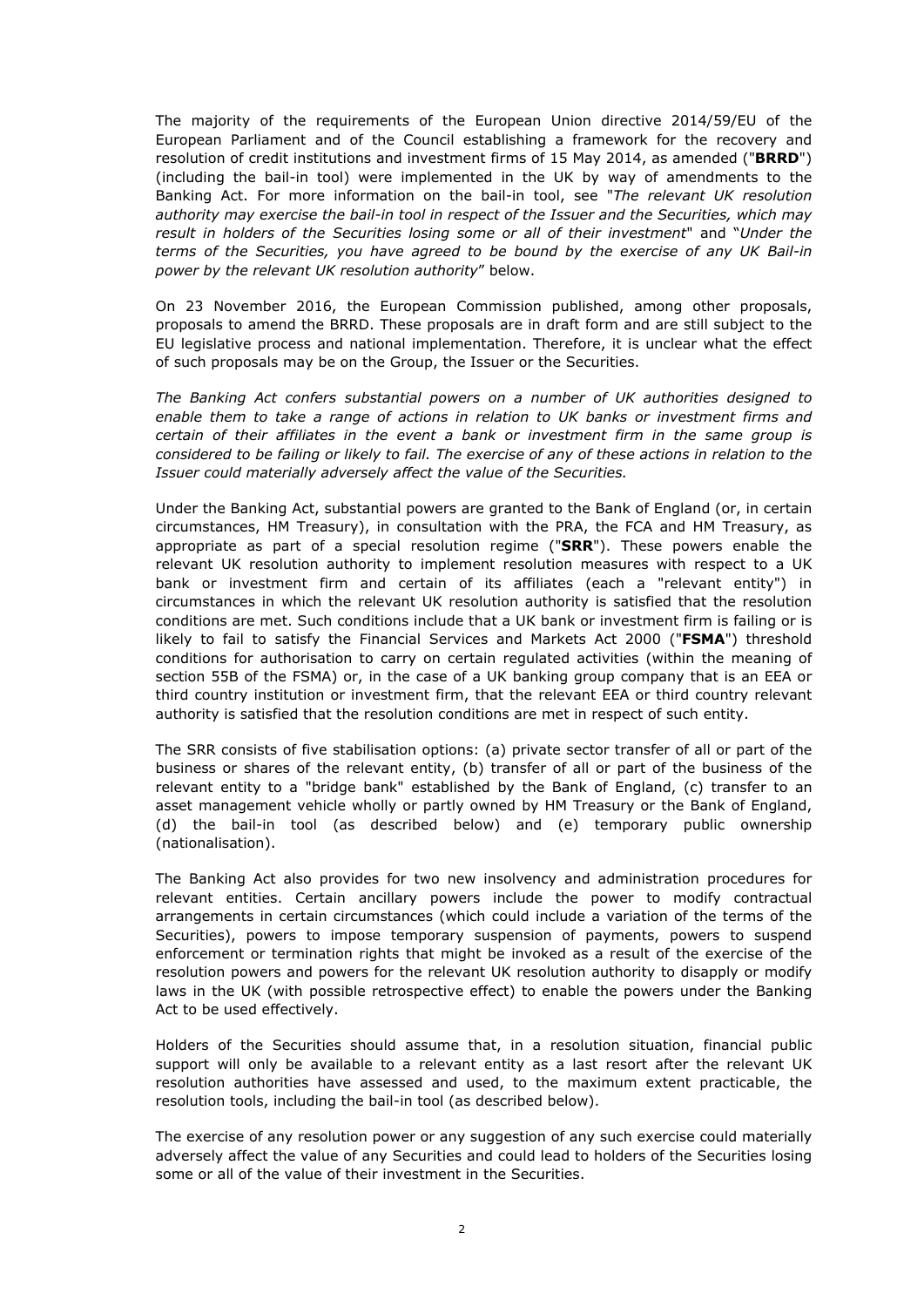*The SRR is designed to be triggered prior to insolvency of the Issuer, and holders of the Securities may not be able to anticipate the exercise of any resolution power (including the bail-in tool) by the relevant UK resolution authority.*

The stabilisation options are intended to be used prior to the point at which any insolvency proceedings with respect to the relevant entity could have been initiated. The purpose of the stabilisation options is to address the situation where all or part of a business of a relevant entity has encountered, or is likely to encounter, financial difficulties, giving rise to wider public interest concerns.

Although the Banking Act provides specific conditions to the exercise of any resolution powers and, furthermore, the European Banking Authority's guidelines published in May 2015 set out the objective elements for the resolution authorities to apply in determining whether an institution is failing or likely to fail, it is uncertain how the relevant UK resolution authority would assess such conditions in any particular pre-insolvency scenario affecting the Issuer and/or other members of the Group and in deciding whether to exercise a resolution power.

The relevant UK resolution authority is also not required to provide any advance notice to holders of the Securities of its decision to exercise any resolution power. Therefore, holders of the Securities may not be able to anticipate a potential exercise of any such powers nor the potential effect of any exercise of such powers on the Issuer, the Group and the Securities.

*Holders of the Securities may have only very limited rights to challenge the exercise of any resolution powers (including the UK bail-in tool) by the relevant UK resolution authority.*

Holders of the Securities may have only very limited rights to challenge and/or seek a suspension of any decision of the relevant UK resolution authority to exercise its resolution powers (*including the UK bail-in tool*) or to have that decision reviewed by a judicial or administrative process or otherwise.

*The relevant UK resolution authority may exercise the bail-in tool in respect of the Issuer and the Securities, which may result in holders of the Securities losing some or all of their investment.*

Where the relevant statutory conditions for use of the bail-in tool have been met, the relevant UK resolution authority would be expected to exercise these powers without the consent of the holders of the Securities. Any such exercise of the bail-in tool in respect of the Issuer and the Securities may result in the cancellation of all, or a portion, of the principal amount of, interest on, or any other amounts payable on, the Securities and/or the conversion of the Securities into shares or other securities or other obligations of the Issuer or another person, or any other modification or variation to the terms of the Securities.

The Banking Act specifies the order in which the bail-in tool should be applied, reflecting the hierarchy of capital instruments under CRD IV and otherwise respecting the hierarchy of claims in an ordinary insolvency. In addition, the bail-in tool contains an express safeguard (known as "no creditor worse off") with the aim that shareholders and creditors do not receive a less favourable treatment than they would have received in ordinary insolvency proceedings of the relevant entity.

The exercise of the bail-in tool in respect of the Issuer and the Securities or any suggestion of any such exercise could materially adversely affect the rights of the holders of the Securities, the price or value of their investment in the Securities and/or the ability of the Issuer to satisfy its obligations under the Securities and could lead to holders of the Securities losing some or all of the value of their investment in such Securities. In addition, even in circumstances where a claim for compensation is established under the 'no creditor worse off' safeguard in accordance with a valuation performed after the resolution action has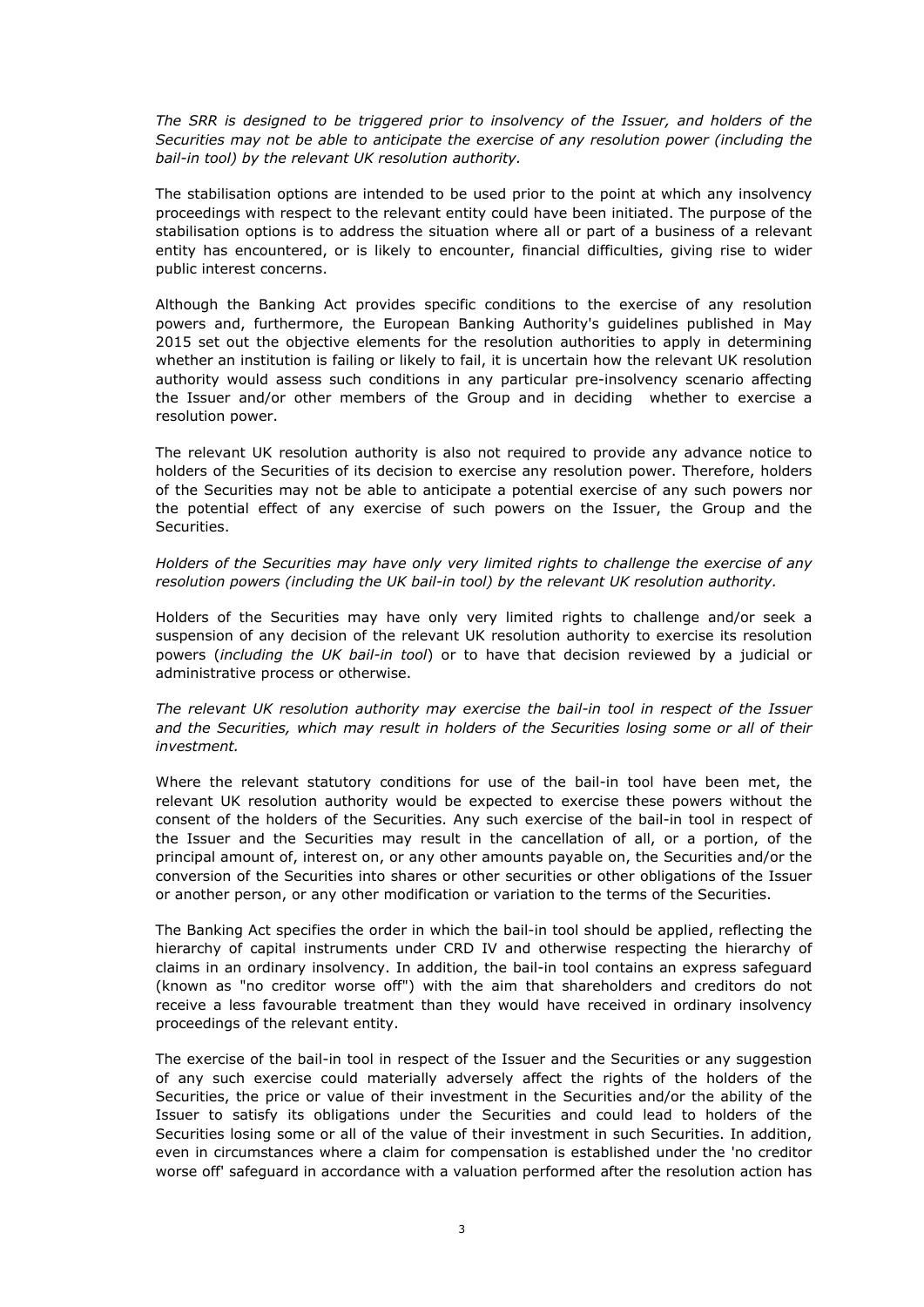been taken, it is unlikely that such compensation would be equivalent to the full losses incurred by the holders of the Securities in the resolution and there can be no assurance that holders of the Securities would recover such compensation promptly.

*As insured deposits are excluded from the scope of the bail-in tool and other preferred deposits (and insured deposits) rank ahead of any Securities issued by the Bank, such Securities would be more likely to be bailed-in than certain other unsubordinated liabilities of the Bank (such as other preferred deposits).*

As part of the reforms required by the BRRD, amendments have been made to relevant legislation in the UK (including the UK Insolvency Act 1986) to establish in the insolvency hierarchy a statutory preference (i) firstly, for deposits that are insured under the UK Financial Services Compensation Scheme ("insured deposits") to rank with existing preferred claims as 'ordinary' preferred claims and (ii) secondly, for all other deposits of individuals and micro, small and medium sized enterprises held in EEA or non-EEA branches of an EEA bank ("other preferred deposits"), to rank as 'secondary' preferred claims only after the 'ordinary' preferred claims. In addition, the UK implementation of the EU Deposit Guarantee Scheme Directive increased, from July 2015, the nature and quantum of insured deposits to cover a wide range of deposits, including corporate deposits (unless the depositor is a public sector body or financial institution) and some temporary high value deposits. The effect of these changes is to increase the size of the class of preferred creditors. All such preferred deposits will rank in the insolvency hierarchy ahead of all other unsecured senior creditors of the Bank, including the holders of the Securities. Furthermore, insured deposits are excluded from the scope of the bail-in tool. As a result, if the bail-in tool were exercised by the relevant UK resolution authority, the Securities would be more likely to be bailed-in than certain other unsubordinated liabilities of the Bank such as other preferred deposits.

#### *Under the terms of the Securities, you have agreed to be bound by the exercise of any UK Bail-in power by the relevant UK resolution authority*

Notwithstanding any other agreements, arrangements, or understandings between us and any holder of the Securities, by acquiring the Securities, each holder of the Securities acknowledges, accepts, agrees to be bound by, and consents to the exercise of, any UK Bailin power by the relevant UK resolution authority that may result in (i) the reduction or cancellation of all, or a portion, of the principal amount of, or interest on, the Securities; (ii) the conversion of all, or a portion, of the principal amount of, or interest on, the Securities into shares or other securities or other obligations of the Issuer or another person (and the issue to, or conferral on, the holder of the Securities such shares, securities or obligations); and/or (iii) the amendment or alteration of the maturity of the Securities, or amendment of the amount of interest due on the Securities, or the dates on which interest becomes payable, including by suspending payment for a temporary period; which UK Bail-in power may be exercised by means of a variation of the terms of the Securities solely to give effect to the exercise by the relevant UK resolution authority of such UK Bail-in power. Each holder of the Securities further acknowledges and agrees that the rights of the holders of the Securities are subject to, and will be varied, if necessary, solely to give effect to, the exercise of any UK Bail-in Power by the relevant UK resolution authority.

Accordingly, any UK Bail-in power may be exercised in such a manner as to result in you and other holders of the Securities losing all or a part of the value of your investment in the Securities or receiving a different security from the Securities, which may be worth significantly less than the Securities and which may have significantly fewer protections than those typically afforded to debt securities. Moreover, the relevant UK resolution authority may exercise the UK Bail-in power without providing any advance notice to, or requiring the consent of, the holders of the Securities.

In addition, under the terms of the Securities, the exercise of the UK Bail-in power by the relevant UK resolution authority with respect to the Securities is not an Event of Default (as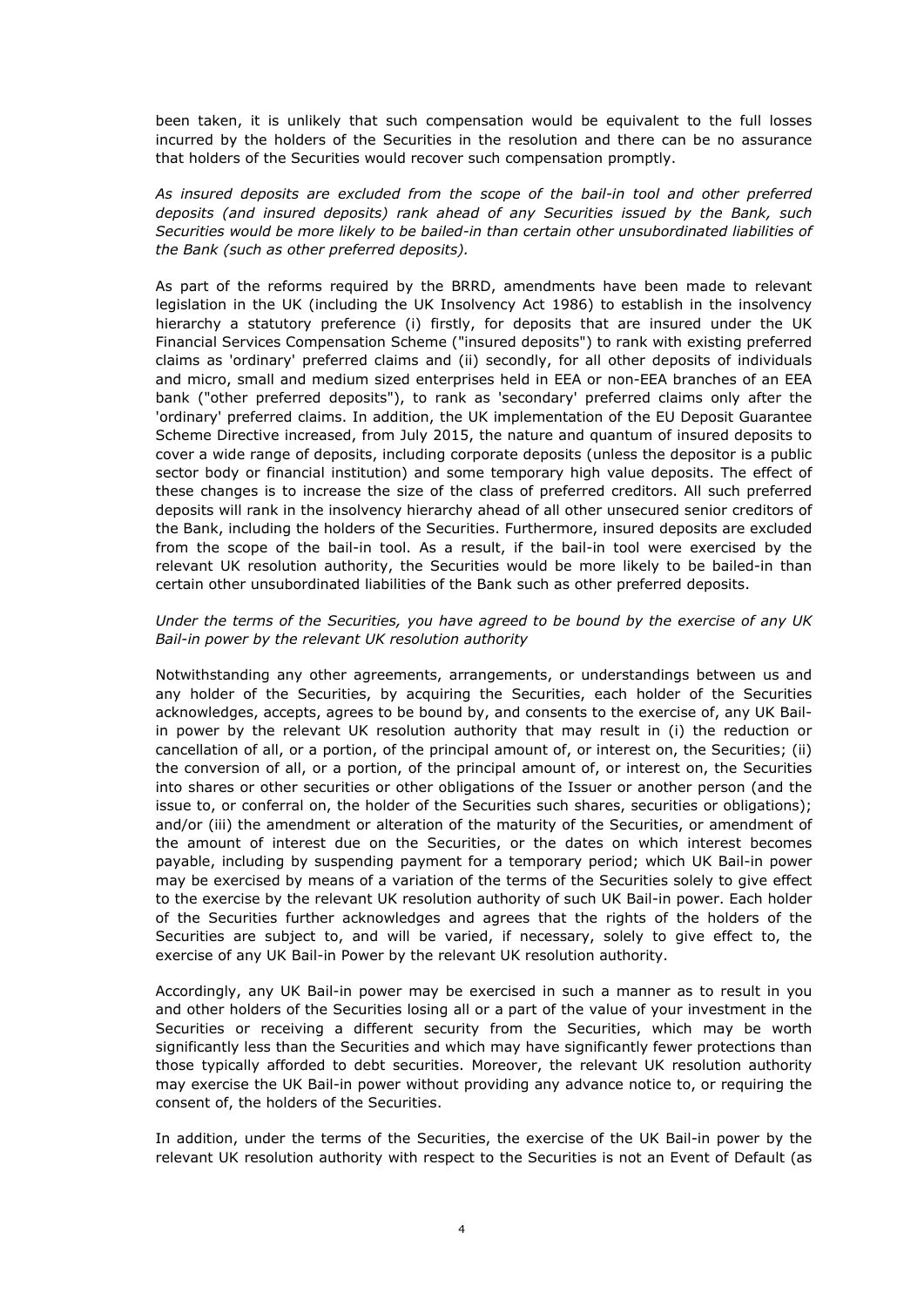defined in the terms and conditions of the Securities). For more information, see the terms and conditions of the Securities.

## **A downgrade of the credit rating assigned by any credit rating agency to the Issuer or, if applicable, to the Securities could adversely affect the liquidity or market value of the Securities. Credit ratings downgrades could occur as a result of, among other causes, changes in the ratings methodologies used by credit rating agencies**

Tranches of Securities issued under the Programme may be rated by credit rating agencies and may in the future be rated by additional credit rating agencies, although the Issuer is under no obligation to ensure that any Securities issued by it under the Programme are rated by any credit rating agency. Credit ratings may not reflect the potential impact of all risks related to structure, market, additional factors discussed in these Risk Factors and other factors that may affect the liquidity or market value of the Securities. A credit rating is not a recommendation to buy, sell or hold securities and may be revised, suspended or withdrawn by the credit rating agency at any time.

Any rating assigned to the Issuer and/or, if applicable, the Securities may be withdrawn entirely by a credit rating agency, may be suspended or may be lowered, if, in that credit rating agency's judgment, circumstances relating to the basis of the rating so warrant. Ratings may be impacted by a number of factors which can change over time, including the credit rating agency's assessment of: the Issuer's strategy and management's capability; the Issuer's financial condition including in respect of capital, funding and liquidity; competitive and economic conditions in the Issuer's key markets; the level of political support for the industries in which the Issuer operates; and legal and regulatory frameworks affecting the Issuer's legal structure, business activities and the rights of its creditors. The credit rating agencies may also revise the ratings methodologies applicable to issuers within a particular industry or political or economic region. If credit rating agencies perceive there to be adverse changes in the factors affecting an issuer's credit rating, including by virtue of change to applicable ratings methodologies, the credit rating agencies may downgrade, suspend or withdraw the ratings assigned to an issuer and/or its securities. Revisions to ratings methodologies and actions on the Issuer's ratings by the credit rating agencies may occur in the future.

If the Issuer determines to no longer maintain one or more ratings, or if any credit rating agency withdraws, suspends or downgrades the credit ratings of the Issuer or the Securities, or if such a withdrawal, suspension or downgrade is anticipated (or any credit rating agency places the credit ratings of the Issuer or, if applicable, the Securities on "credit watch" status in contemplation of a downgrade, suspension or withdrawal), whether as a result of the factors described above or otherwise, such event could adversely affect the liquidity or market value of the Securities (whether or not the Securities had an assigned rating prior to such event).".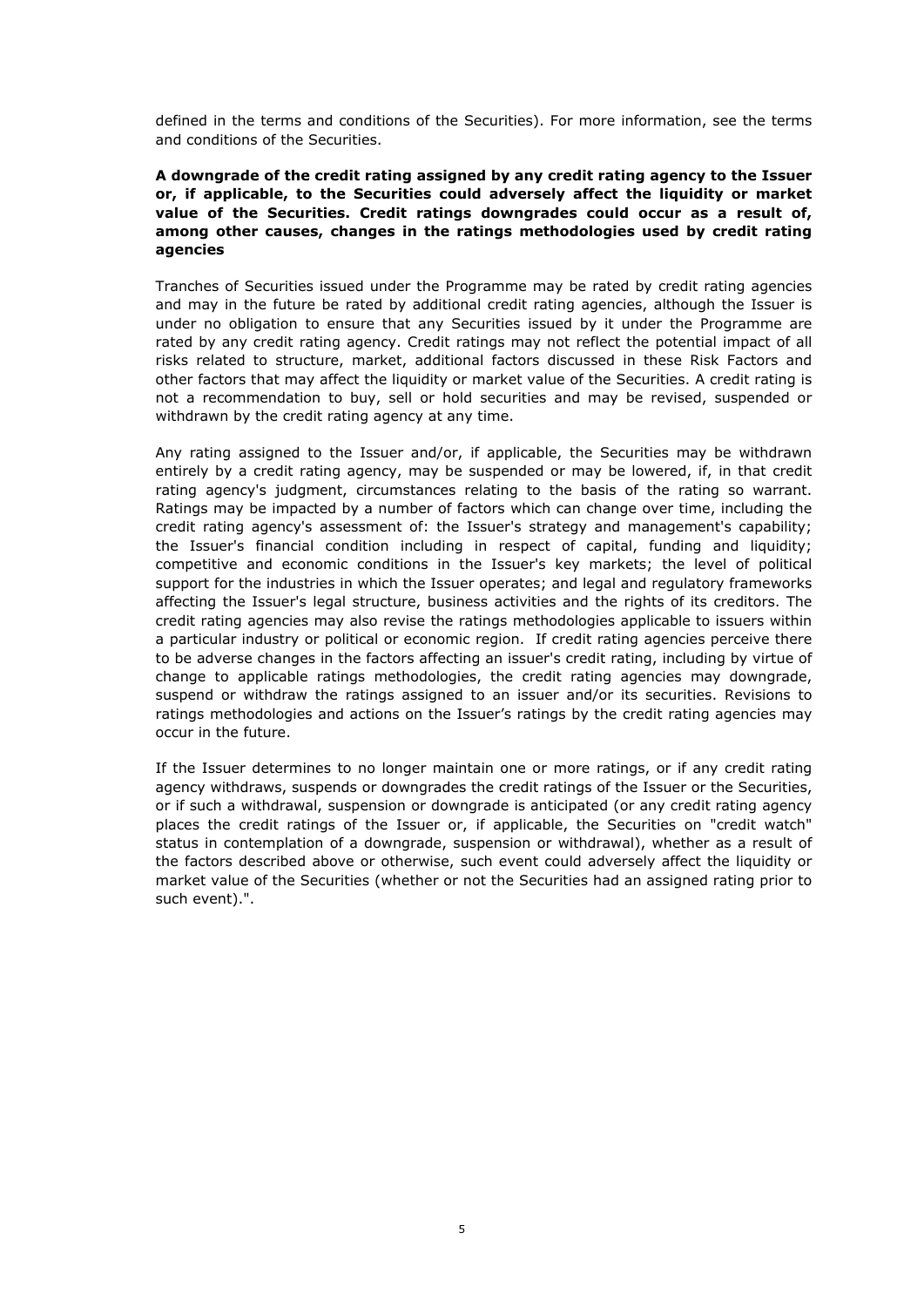# **(B) INFORMATION INCORPORATED BY REFERENCE**

The "Information Incorporated by Reference" section of the Registration Document is supplemented by:

- (i) adding the following documents (the "**Documents**", each a "**Document**") to the list of documents incorporated by reference:
	- 1) the joint Annual Report of Barclays PLC and the Issuer, as filed with the United States Securities and Exchange Commission (the "**SEC**")on Form 20-F on 23 February 2017 in respect of the years ended 31 December 2015 and 31 December 2016 (the "**2016 Joint Annual Report**"); and
	- 2) the Annual Report of the Issuer containing the audited consolidated financial statements of the Issuer in respect of the year ended 31 December 2016 (the "**2016 Issuer Annual Report**"); and
- (ii) adding the following page references in respect of the Documents to the crossreference lists:

| <b>From the 2016 Joint Annual Report</b>                                           |                   |
|------------------------------------------------------------------------------------|-------------------|
| Governance                                                                         | Page 1 to 85      |
| Directors' Report                                                                  | Pages 2 to 46     |
| People                                                                             | Pages 47 to 50    |
| Remuneration Report                                                                | Pages 51 to 85    |
| <b>Risk Review</b>                                                                 | Pages 86 to 189   |
| Material existing and emerging risks                                               | Pages 88 to 96    |
| Risk management                                                                    | Pages 97 to 114   |
| Risk performance                                                                   | Pages 115 to 181  |
| Supervision and Regulation                                                         | Pages 182 to 189  |
| Financial review                                                                   | Pages 190 to 215  |
| <b>Financial statements</b>                                                        | Pages 216 to 316  |
| Presentation of Information                                                        | Page 217          |
| Firm's<br>Independent Registered Public Accounting<br>report for Barclays PLC      | Page 218          |
| Consolidated financial statements of Barclays PLC                                  | Pages 219 to 223  |
| Financial Statements of Barclays PLC                                               | Pages 224 to 225  |
| Notes to the consolidated financial statements of                                  | Pages 226 to 316  |
| <b>Barclays PLC</b>                                                                |                   |
| Additional information                                                             | Pages 317 to 448  |
| Additional Shareholder Information                                                 | Pages 317 to 328  |
| <b>Additional Information</b>                                                      | Pages 329 to 341  |
| Barclays approach to managing risks                                                | Pages 342 to 403  |
| Additional financial disclosure (unaudited)                                        | Pages 404 to 426  |
| Independent Registered Public Accounting<br>Firm's<br>report for Barclays Bank PLC | Page 427          |
| Presentation of Information                                                        | Page 428          |
| Barclays Bank PLC Data                                                             | Pages 429 to 446  |
| Additional financial disclosure (unaudited)                                        | Pages 447 and 448 |
| Glossary                                                                           | Pages 449 to 464  |
| Shareholder information                                                            | Pages 465 to 467  |
| <b>From the 2016 Issuer Annual Report</b>                                          |                   |
| <b>Strategic Report</b>                                                            | Pages 1 to 42     |
| Governance                                                                         |                   |
| People                                                                             | Pages 43 to 47    |
| Directors' report                                                                  | Pages 48 to 50    |
| Directors and Officers                                                             | Page 51           |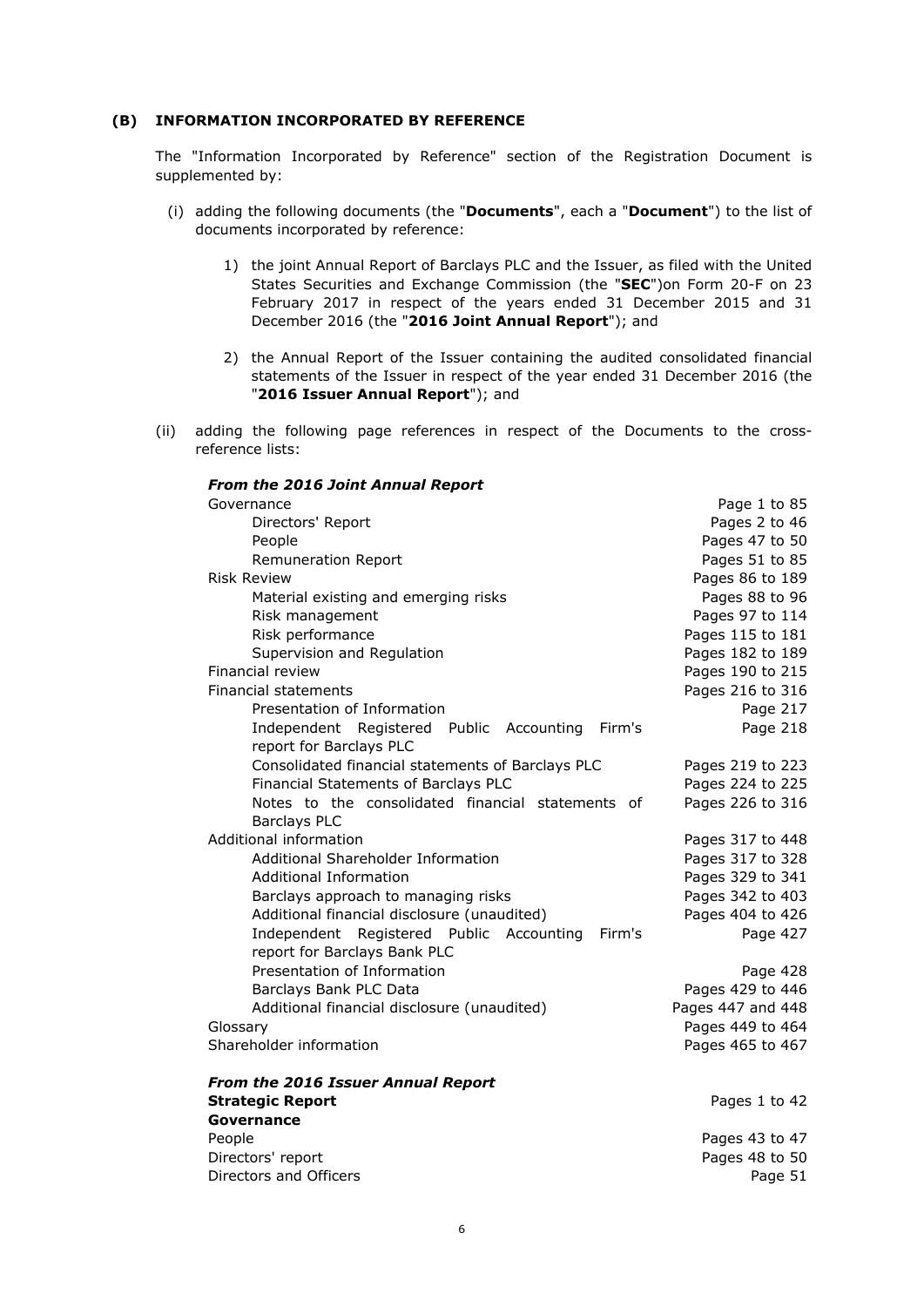| <b>Risk review</b>                                     |                  |
|--------------------------------------------------------|------------------|
| Material existing and emerging risks                   | Pages 52 to 62   |
| Risk management                                        | Pages 63 to 81   |
| Risk performance                                       |                  |
| Credit risk                                            | Pages 82 to 105  |
| Market risk                                            | Pages 106 to 114 |
| Funding risk - Capital                                 | Pages 115 to 120 |
| Funding risk - Liquidity                               | Pages 121 to 140 |
| Operational risk                                       | Pages 141 to 143 |
| Conduct risk                                           | Pages 144 to 146 |
| Supervision and regulation                             | Pages 147 to 155 |
| <b>Financial review</b>                                |                  |
| Key performance indicators                             | Pages 156 to 158 |
| Consolidated summary income statement                  | Page 159         |
| Income statement commentary                            | Page 160         |
| Consolidated summary balance sheet                     | Page 161         |
| Balance sheet commentary                               | Page 162         |
| Analysis of results by business                        | Pages 163 to 176 |
| Non-IFRS performance measures                          | Pages 177 to 182 |
| <b>Financial statements</b>                            |                  |
| Presentation of information                            | Pages 183 to 186 |
| Independent Auditor's report                           | Pages 187 to 188 |
| Independent Registered Public Accounting Firm's report | Page 189         |
| <b>Consolidated financial statements</b>               |                  |
| Consolidated income statement                          | Page 190         |
| Consolidated statement of comprehensive income         | Page 191         |
| Consolidated balance sheet                             | Page 192         |
| Consolidated statement of changes in equity            | Page 193         |
| Statement of changes in equity                         | Pages 194 to 195 |
| Consolidated cash flow statement                       | Pages 196 to 197 |
| Notes to the financial statements                      | Pages 198 to 317 |

Only information listed in the cross-reference list above is incorporated by reference into the Registration Document.

For the purposes of the prospectus rules made under Section 73A of the FSMA and the Registration Document, the information incorporated by reference, either expressly or implicitly, into the 2016 Joint Annual Report and the 2016 Issuer Annual Report does not form part of any of the Registration Document.

Information in the 2016 Joint Annual Report and the 2016 Issuer Annual Report which is not incorporated by reference into the Registration Document is either not relevant for the investor or is covered elsewhere in the Registration Document.

The 2016 Joint Annual Report and the 2016 Issuer Annual Report may be inspected during normal business hours at the registered office of the Issuer or at https://www.home.barclays/barclays-investor-relations/results-and-reports/annualreports.html.

# **(C) THE FORWARD-LOOKING STATEMENTS**

The "Forward-looking Statements" section of the Registration Document is supplemented by deleting the existing three paragraphs in their entirety and replacing them with the following:

"This Registration Document and certain documents incorporated by reference herein contain certain forward-looking statements within the meaning of Section 21E of the US Securities Exchange Act of 1934, as amended, and Section 27A of the US Securities Act of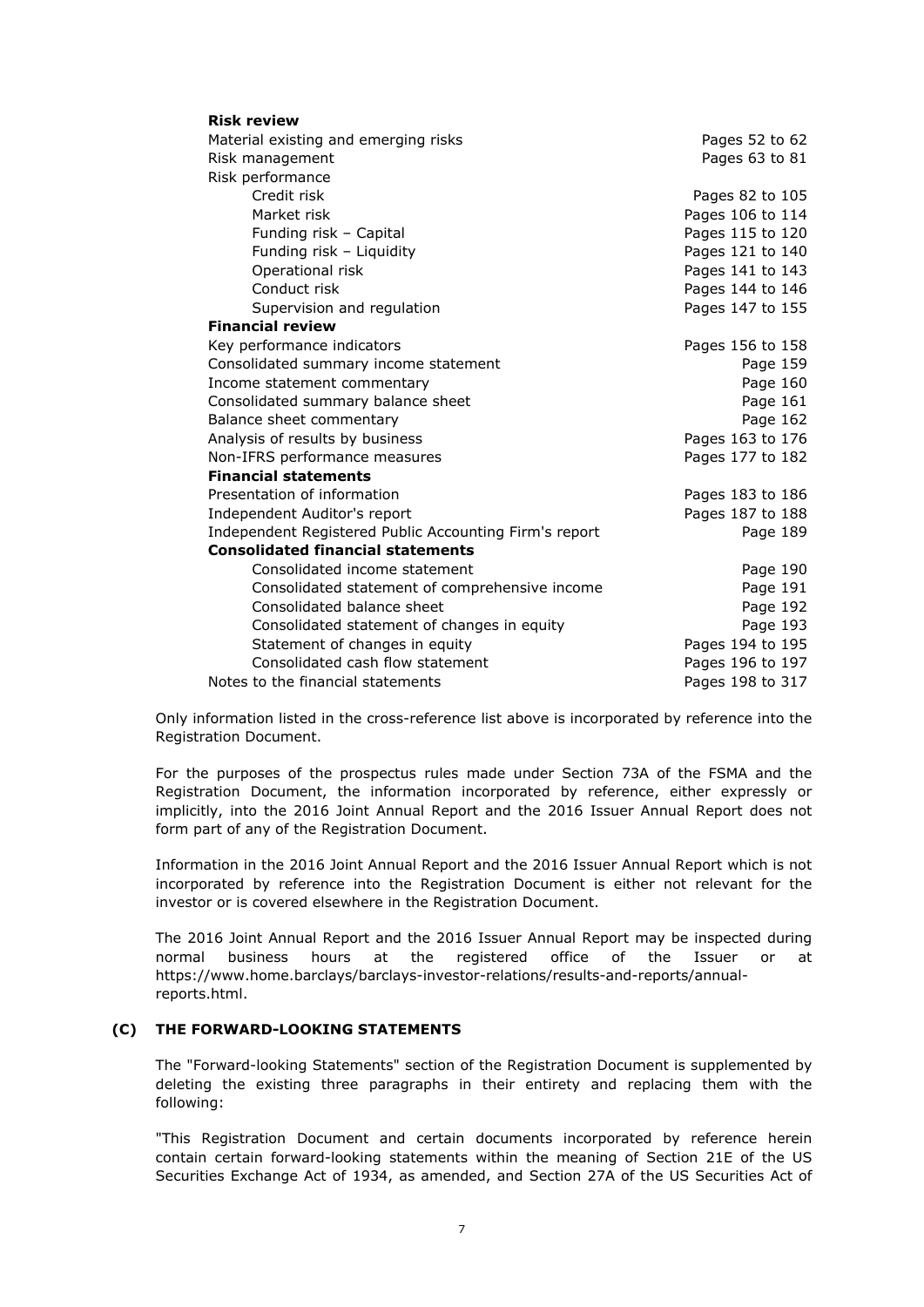1933, as amended, with respect to the Group. The Issuer cautions readers that no forwardlooking statement is a guarantee of future performance and that actual results or other financial condition or performance measures could differ materially from those contained in the forward-looking statements. These forward-looking statements can be identified by the fact that they do not relate only to historical or current facts. Forward-looking statements sometimes use words such as 'may', 'will', 'seek', 'continue', 'aim', 'anticipate', 'target', 'projected', 'expect', 'estimate', 'intend', 'plan', 'goal', 'believe', 'achieve' or other words of similar meaning. Examples of forward-looking statements include, among others, statements or guidance regarding the Group's future financial position, income growth, assets, impairment charges, provisions, notable items, business strategy, structural reform, capital, leverage and other regulatory ratios, payment of dividends (including dividend payout ratios and expected payment strategies), projected levels of growth in the banking and financial markets, projected costs or savings, original and revised commitments and targets in connection with the strategic cost programme and the group strategy update as announced by Barclays PLC on March 1, 2016, rundown of assets and businesses within Barclays Non-Core, sell down of the Group's interest in Barclays Africa Group Limited, estimates of capital expenditures and plans and objectives for future operations, projected employee numbers and other statements that are not historical fact.

By their nature, forward-looking statements involve risk and uncertainty because they relate to future events and circumstances. These may be affected by changes in legislation, the development of standards and interpretations under International Financial Reporting Standards, evolving practices with regard to the interpretation and application of accounting and regulatory standards, the outcome of current and future legal proceedings and regulatory investigations, future levels of conduct provisions, future levels of notable items, the policies and actions of governmental and regulatory authorities, geopolitical risks and the impact of competition. In addition, factors including (but not limited to) the following may have an effect: capital, leverage and other regulatory rules (including with regard to the future structure of the Group) applicable to past, current and future periods; UK, US, Africa, Eurozone and global macroeconomic and business conditions; the effects of continued volatility in credit markets; market related risks such as changes in interest rates and foreign exchange rates; effects of changes in valuation of credit market exposures; changes in valuation of issued securities; volatility in capital markets; changes in credit ratings of any entities within the Group or any securities issued by such entities; the potential for one or more countries exiting the Eurozone; the implications of the results of the 23 June 2016 referendum in the United Kingdom and the disruption that may result in the UK and globally from the withdrawal of the United Kingdom from the European Union; the implementation of the strategic cost programme; and the success of future acquisitions, disposals and other strategic transactions. A number of these influences and factors are beyond the Group's control. As a result, the Group's actual future results, dividend payments, and capital and leverage ratios may differ materially from the plans, goals, expectations and guidance set forth in the Group's forward-looking statements. Additional risks and factors which may impact the Group's future financial condition and performance are identified in Group's filings with the SEC which are available on the SEC's website at www.sec.gov.

Any forward-looking statements made herein speak only as of the date they are made and it should not be assumed that they have been revised or updated in the light of new information or future events. Except as required by the Prudential Regulation Authority, the Financial Conduct Authority, the London Stock Exchange plc (the "**LSE**") or applicable law, the Group expressly disclaims any obligation or undertaking to release publicly any updates or revisions to any forward-looking statements contained herein to reflect any change in the Group's expectations with regard thereto or any change in events, conditions or circumstances on which any such statement is based. The reader should, however, consult any additional disclosures that the Group has made or may make in documents it has published or may publish via the Regulatory News Service of the LSE and/or has filed or may file with the SEC.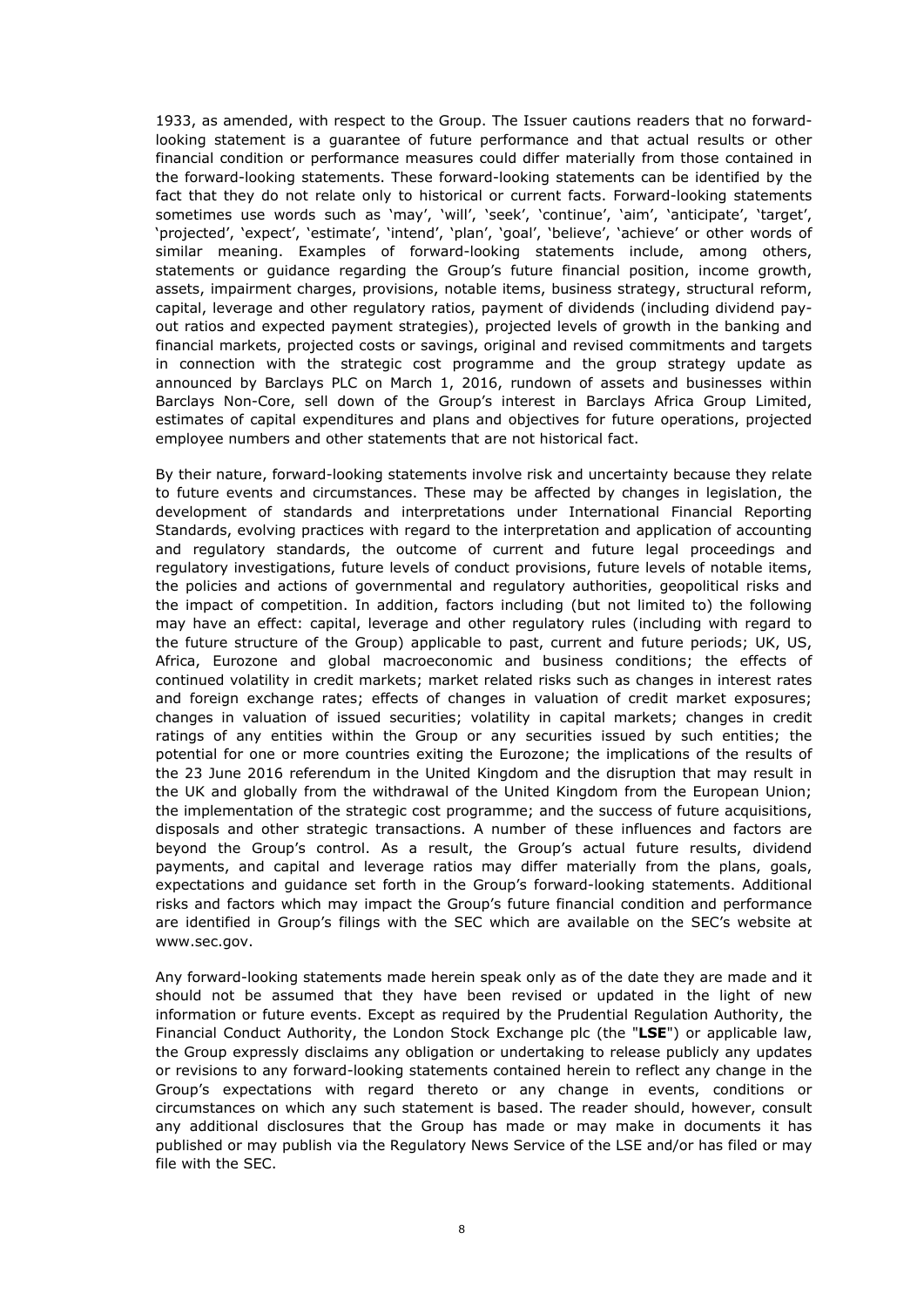Subject to the Group's obligations under the applicable laws and regulations of the UK and the US in relation to disclosure and on-going information, we undertake no obligation to update publicly or revise any forward-looking statements, whether as a result of new information, future events or otherwise.".

## **(D) THE ISSUER AND THE GROUP**

The "The Issuer and the Group" section of the Registration Document is supplemented by:

(i) deleting the second, third and fourth paragraphs in their entirety and replacing them with the following (notwithstanding that any footnotes in such paragraphs of the Registration Document shall apply *mutatis mutandis* as set out therein):

"The Group is a transatlantic consumer, corporate and investment bank offering products and services across personal, corporate and investment banking, credit cards and wealth management, with a strong presence in the Group's two home markets of the UK and the US. The Group is focused on two core divisions – Barclays UK and Barclays International. Barclays UK comprises the UK retail banking operations, UK consumer credit card business, UK wealth management business and corporate banking for smaller businesses. Barclays International comprises the corporate banking franchise, the Investment Bank, the US and international cards business and international wealth management. Assets which do not fit the Group's strategic objectives will continue to be managed in Barclays Non-Core and designated for exit or run-down over time.

The short term unsecured obligations of the Issuer are rated A-2 by Standard & Poor's Credit Market Services Europe Limited, P-1 by Moody's Investors Service Ltd. and F1 by Fitch Ratings Limited and the long-term unsecured unsubordinated obligations of the Issuer are rated A- by Standard & Poor's Credit Market Services Europe Limited, A1 by Moody's Investors Service Ltd. and A by Fitch Ratings Limited.

Based on the Bank Group's audited financial information for the year ended 31 December 2016, the Bank Group had total assets of £1,213,955m (2015: £1,120,727m), total net loans and advances of £436,417m (2015: £441,046m), total deposits of £472,917m (2015: £465,387m), and total shareholders' equity of £70,955m (2015: £66,019m) (including non-controlling interests of £3,522m (2015: £1,914m)). The profit before tax from continuing operations of the Bank Group for the year ended 31 December 2016 was £4,383m (2015: £1,914m) after credit impairment charges and other provisions of £2,373m (2015: £1,762m). The financial information in this paragraph is extracted from the audited consolidated financial statements of the Issuer for the year ended 31 December 2016.";

- (ii) deleting the information under the heading "Acquisitions, Disposals and Recent Developments" in its entirety;
- (iii) deleting the information under the heading "Legal Proceedings" and replacing it with the following:

"For a description of the governmental, legal or arbitration proceedings that the Issuer and the Group face, see (i) Note 27 (*Provisions*) to the consolidated financial statements of Barclays PLC and Note 29 (*Legal, competition and regulatory matters*) to the consolidated financial statements of Barclays PLC on pages 270 to 271 and pages 272 to 280, respectively, of the 2016 Joint Annual Report."; and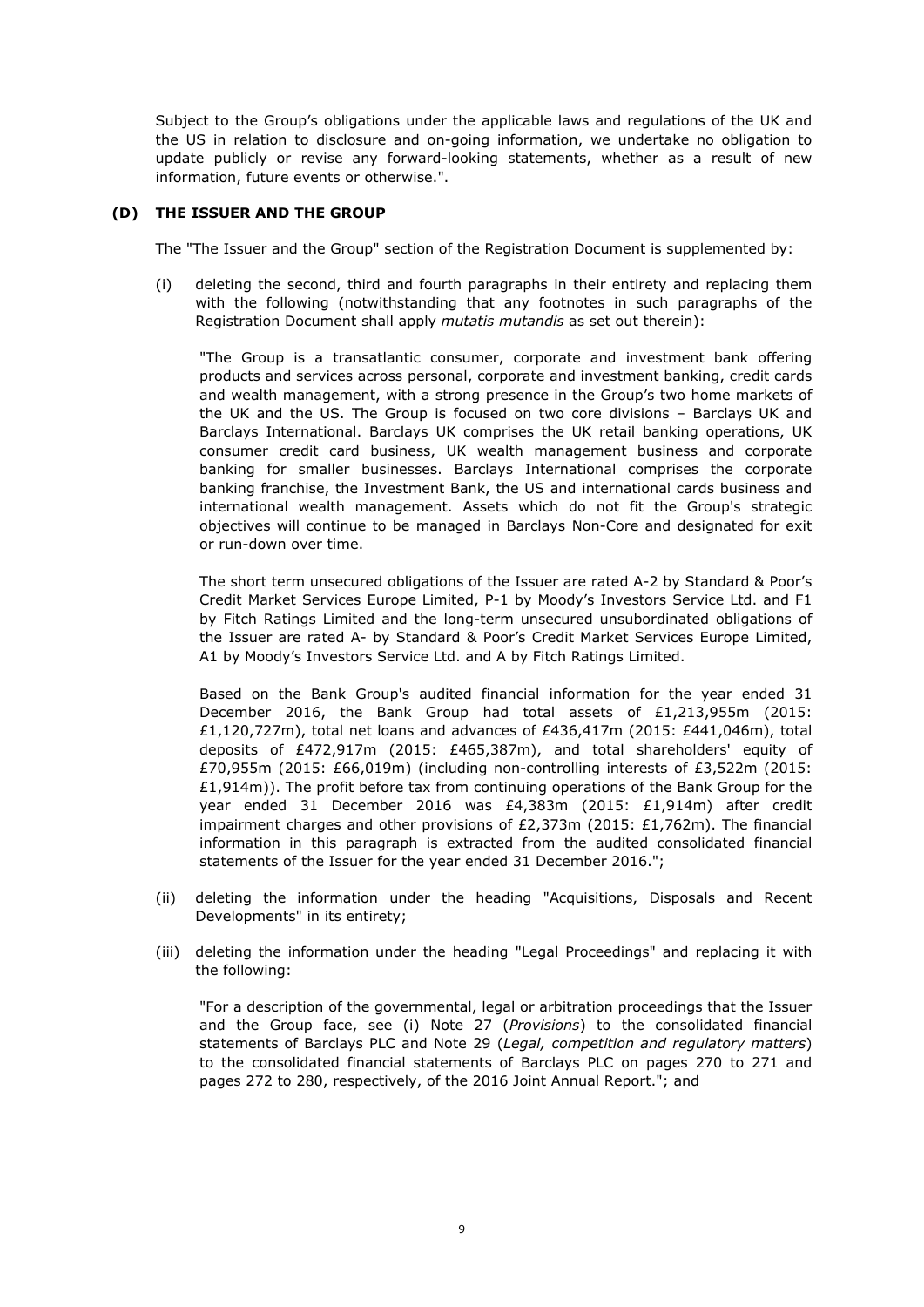(iv) deleting the information under the heading "Directors" in its entirety and replacing it with the following:

"The Directors of the Issuer<sup>3</sup>, each of whose business address is 1 Churchill Place, London E14 5HP, United Kingdom, their functions in relation to the Issuer and their principal outside activities (if any) of significance to the Issuer are as follows:

| Name                    | Function(s) within the Bank                        | Principal outside activities                                                                                                                                                                                                                                                                                                                           |
|-------------------------|----------------------------------------------------|--------------------------------------------------------------------------------------------------------------------------------------------------------------------------------------------------------------------------------------------------------------------------------------------------------------------------------------------------------|
| John McFarlane          | Chairman                                           | Chairman, Barclays PLC;<br>Westfield<br>Director,<br>Corporation; Director, Old Oak<br>Holdings Limited; Chairman,<br>The CityUK                                                                                                                                                                                                                       |
| James Staley            | Group Chief Executive Officer                      | Group Chief Executive Officer,<br><b>Barclays PLC</b>                                                                                                                                                                                                                                                                                                  |
| Tushar Morzaria         | Group Finance Director                             | Finance Director, Barclays PLC                                                                                                                                                                                                                                                                                                                         |
| Mike Ashley             | Non-Executive Director                             | Non-Executive<br>Director,<br>Barclays PLC;<br>Member,<br>International Ethics Standards<br>for<br>Board<br>Accountants;<br>Member, Institute of Chartered<br>Accountants<br>in<br>England<br>84.<br>Wales'<br>Ethics<br>Standards<br>Chairman,<br>Committee;<br>Internal<br>Audit<br>Government<br>Agency; Member, Board of The<br>Charity Commission |
| Tim Breedon CBE         | Non-Executive Director                             | Non-Executive<br>Director,<br>Barclays PLC; Chairman, Apax<br>Global Alpha; Chairman, The<br>Northview Group                                                                                                                                                                                                                                           |
| Mary Francis CBE        | Non-Executive Director                             | Non-Executive<br>Director,<br>Barclays PLC; Non-Executive<br>Director, Ensco<br>plc; Non-<br>Executive Director, Swiss re<br>Group                                                                                                                                                                                                                     |
| <b>Crawford Gillies</b> | Non-Executive Director                             | Non-Executive<br>Director,<br>Barclays<br>PLC;<br>Chairman,<br>Control<br>Risks<br>International;<br>Senior<br>Independent Director,<br><b>SSE</b><br>plc;<br>Director,<br>The<br><b>Edrington Group</b>                                                                                                                                               |
| Sir Gerry Grimstone     | Deputy Chairman and Senior<br>Independent Director | Deputy Chairman and Senior<br>Independent Director, Barclays<br>PLC; Chairman, Standard Life<br>Non-Executive<br>plc;<br>Board<br>Member of Deloitte LLP; Lead<br>non-executive,<br>Ministry<br>οf                                                                                                                                                     |

<sup>3</sup> On 27 February 2017, the Group and the Issuer announced the appointment of Sir Ian Cheshire as a Non-Executive Director effective from 3 April 2017

-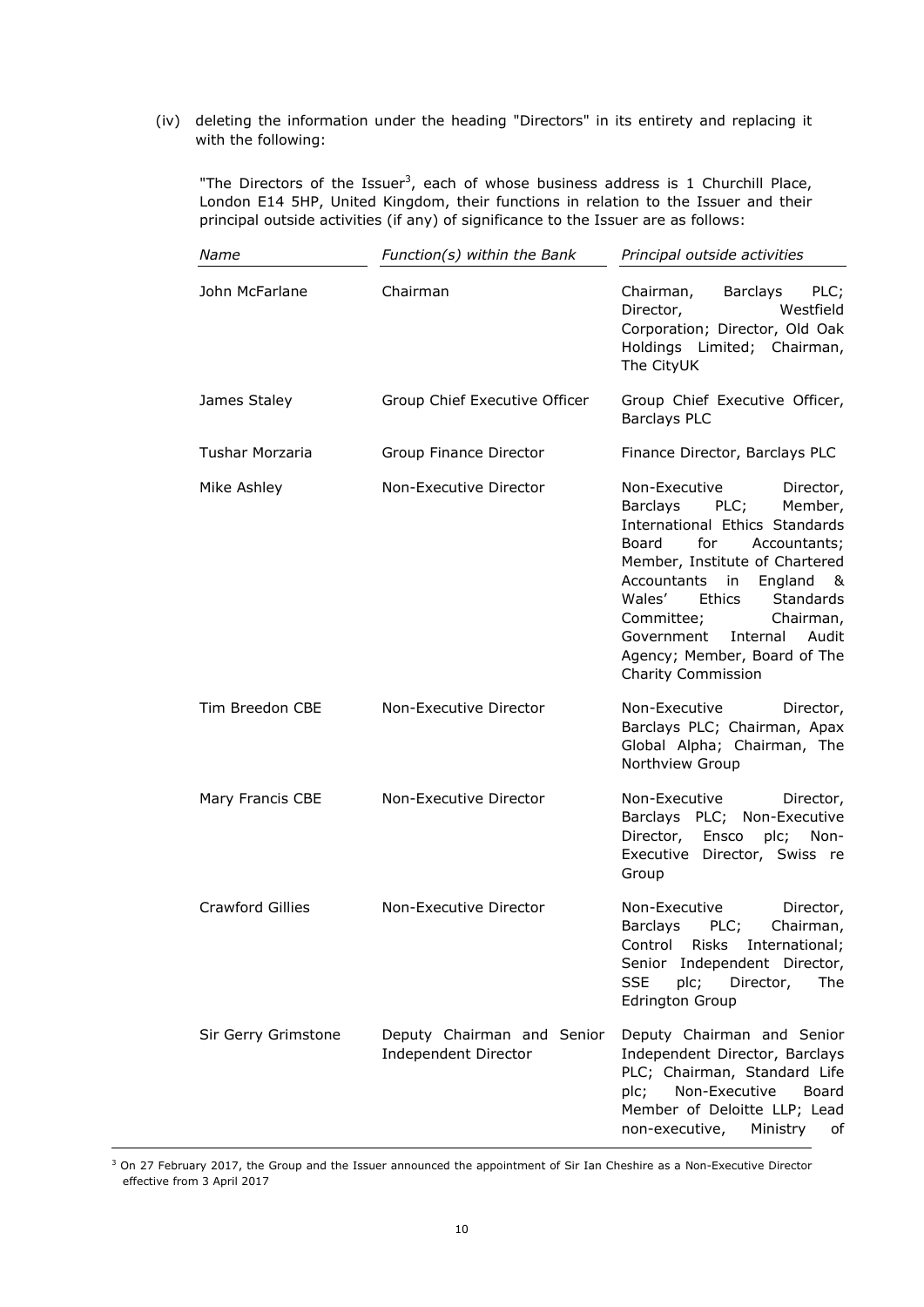| Name                  | Function(s) within the Bank | Principal outside activities                                                                                                                                                                                                                                                                                                                                                            |
|-----------------------|-----------------------------|-----------------------------------------------------------------------------------------------------------------------------------------------------------------------------------------------------------------------------------------------------------------------------------------------------------------------------------------------------------------------------------------|
|                       |                             | Financial<br>Defence;<br>Services<br>Trade and Investment Board;                                                                                                                                                                                                                                                                                                                        |
| Reuben Jeffery III    | Non-Executive Director      | Non-Executive<br>Director,<br>Barclays PLC; Chief Executive<br>Officer, President and Director,<br>Rockefeller & Co., Inc. and<br>Rockefeller Financial Services<br>Inc,; Member, Advisory Board<br>of Towerbrook Capital Partners<br>LP; Director, Financial Services<br>Volunteer<br>Corps;<br>Advisory<br>Board, J. Rothschild Capital<br>Management Limited; The Asia<br>Foundation |
| Dambisa Moyo          | Non-Executive Director      | Non-Executive<br>Director,<br>Barclays PLC; Non-Executive<br>Director,<br><b>Barrick</b><br>Gold<br>Corporation;<br>Non-Executive<br>Director, Seagate Technology;<br>Non-Executive<br>Director,<br>Chevron Corporation                                                                                                                                                                 |
| Diane de Saint Victor | Non-Executive Director      | Non-Executive<br>Director,<br>Barclays PLC; General Counsel,<br>Company<br>Secretary<br>and<br>Executive<br>Director<br>of<br>ABB<br>Limited;<br>Member,<br>American<br>Chamber<br>of Commerce<br>in<br>France                                                                                                                                                                          |
| Diane Schueneman      | Non-Executive Director      | Non-Executive<br>Director,<br>Barclays PLC;                                                                                                                                                                                                                                                                                                                                             |
| Stephen Thieke        | Non-Executive Director      | Non-Executive<br>Director,<br>Barclays PLC;                                                                                                                                                                                                                                                                                                                                             |

No potential conflicts of interest exist between any duties to the Issuer of the Directors listed above and their private interests or other duties.".

# **(E) GENERAL INFORMATION**

The "General Information" section in the Registration Document is supplemented by:

(i) deleting the information set out under "Significant Change Statement" and replacing it with the following:

"There has been no significant change in the financial or trading position of the Bank Group since 31 December 2016.";

(ii) deleting the information set out under "Material Adverse Change Statement" and replacing it with the following:

"There has been no material adverse change in the prospects of the Issuer since 31 December 2016."; and